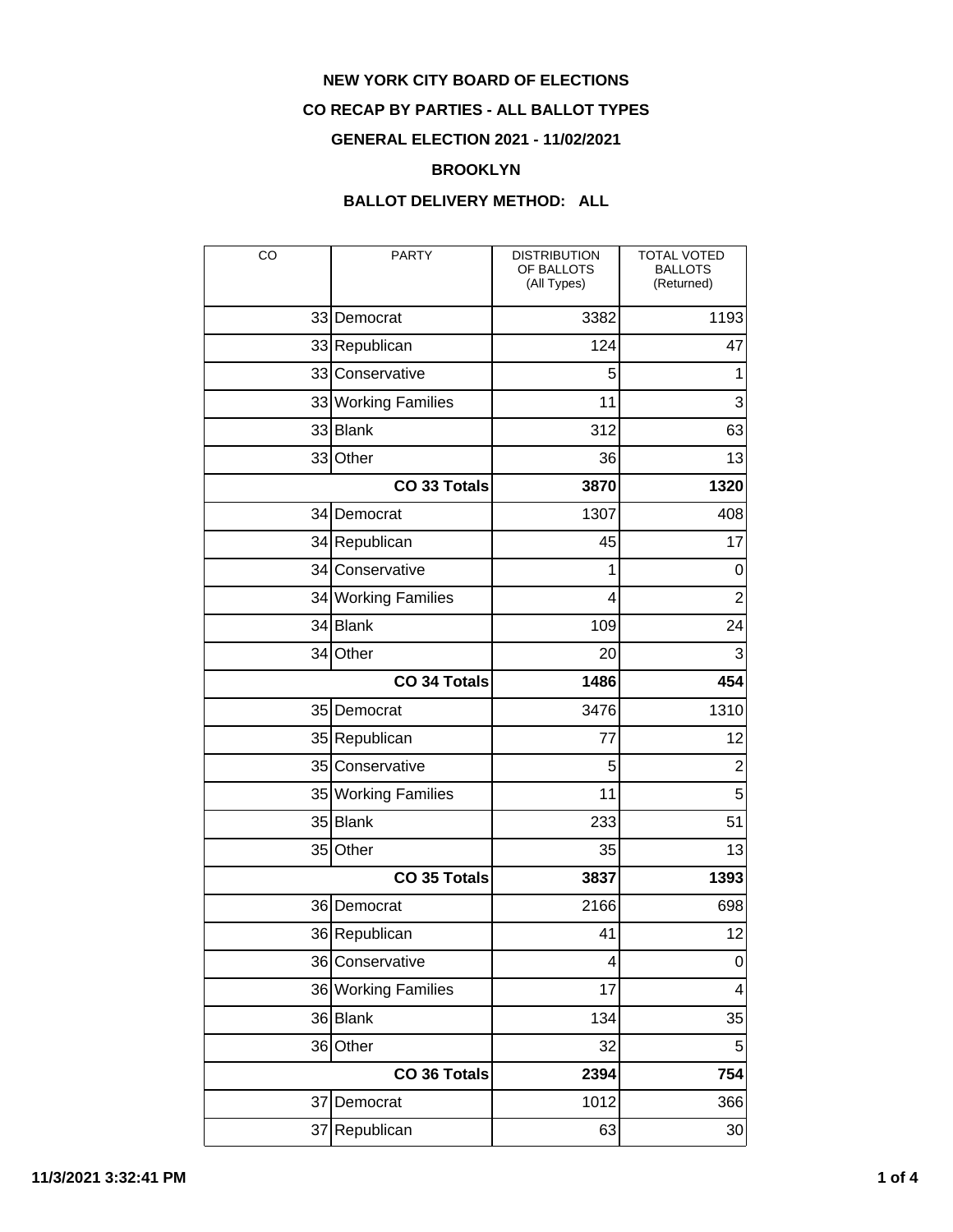## **CO RECAP BY PARTIES - ALL BALLOT TYPES**

## **GENERAL ELECTION 2021 - 11/02/2021**

#### **BROOKLYN**

| CO                  | <b>PARTY</b>            | <b>DISTRIBUTION</b><br>OF BALLOTS<br>(All Types) | <b>TOTAL VOTED</b><br><b>BALLOTS</b><br>(Returned) |
|---------------------|-------------------------|--------------------------------------------------|----------------------------------------------------|
|                     | 37 Conservative         | 3                                                | 0                                                  |
|                     | 37 Working Families     | 8                                                | $\overline{1}$                                     |
|                     | 37 Blank                | 80                                               | 16                                                 |
| 37                  | Other                   | 11                                               | 3                                                  |
| <b>CO 37 Totals</b> |                         | 1177                                             | 416                                                |
|                     | 38 Democrat             | 2934                                             | 534                                                |
|                     | 38 Republican           | 99                                               | 40                                                 |
|                     | 38 Conservative         | 5                                                | 3                                                  |
|                     | 38 Working Families     | 4                                                | $\overline{2}$                                     |
|                     | 38 Blank                | 182                                              | 41                                                 |
|                     | 38 Other                | 18                                               | 3                                                  |
|                     | <b>CO 38 Totals</b>     | 3242                                             | 623                                                |
|                     | 39 Democrat             | 3613                                             | 1453                                               |
|                     | 39 Republican           | 166                                              | 68                                                 |
|                     | 39 Conservative         | 6                                                | 3                                                  |
|                     | 39 Working Families     | $\overline{7}$                                   | $\overline{2}$                                     |
|                     | 39 Blank                | 295                                              | 84                                                 |
|                     | 39 Other                | 47                                               | 14                                                 |
| CO 39 Totals        |                         | 4134                                             | 1624                                               |
|                     | 40 Democrat             | 2424                                             | 932                                                |
|                     | 40 Republican           | 51                                               | 26                                                 |
|                     | 40 Conservative         | 3                                                | 1                                                  |
|                     | 40 Working Families     | $\overline{7}$                                   | 0                                                  |
|                     | 40 Blank                | 163                                              | 52                                                 |
|                     | 40 Other                | 38                                               | 13                                                 |
| CO 40 Totals        |                         | 2686                                             | 1024                                               |
| 41                  | Democrat                | 1747                                             | 709                                                |
| 41                  | Republican              | 47                                               | 10                                                 |
| 41                  | Conservative            | 5                                                | $\mathbf{2}$                                       |
| 41                  | <b>Working Families</b> | 4                                                | $\overline{0}$                                     |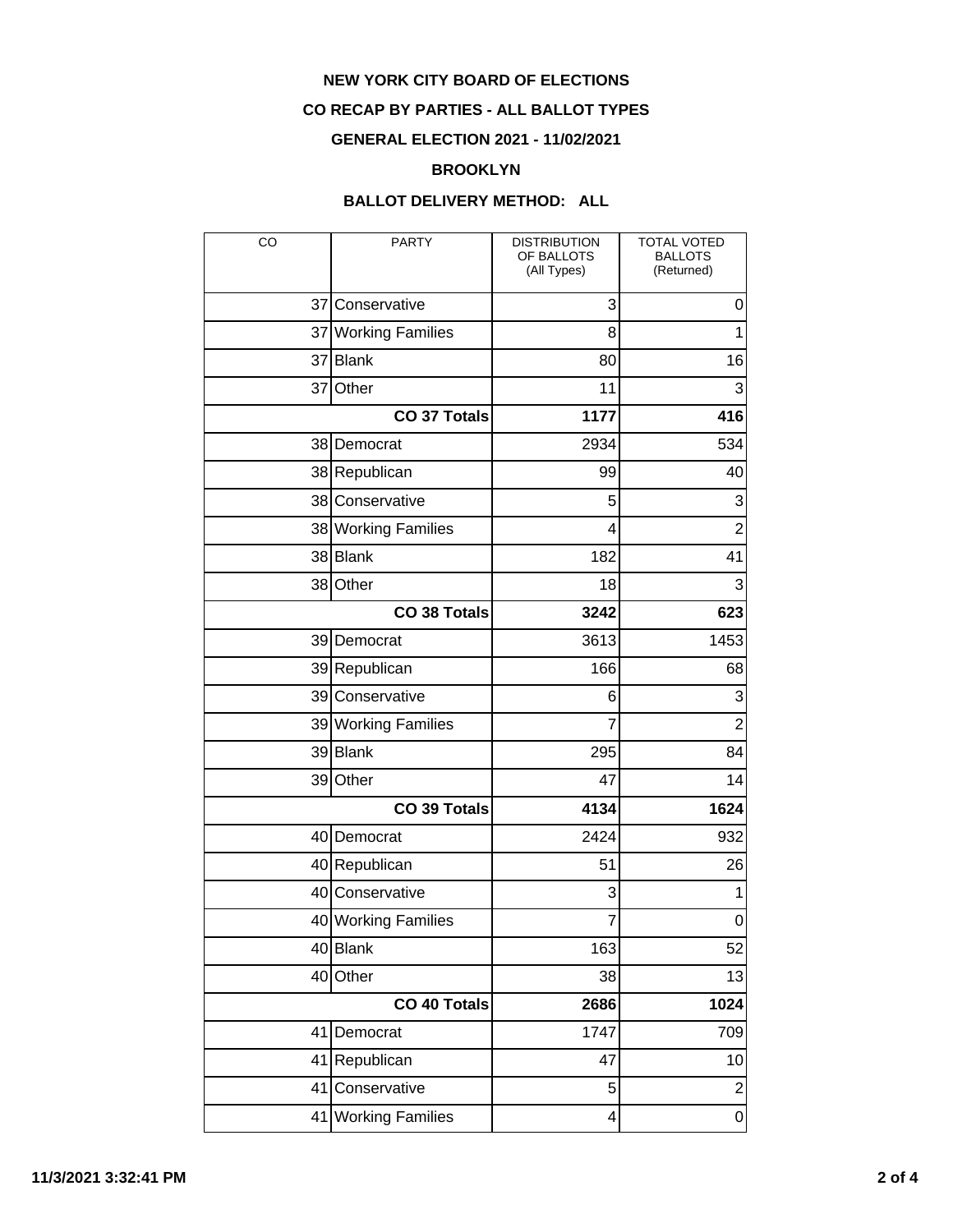### **CO RECAP BY PARTIES - ALL BALLOT TYPES**

## **GENERAL ELECTION 2021 - 11/02/2021**

#### **BROOKLYN**

| CO                  | <b>PARTY</b>        | <b>DISTRIBUTION</b><br>OF BALLOTS<br>(All Types) | <b>TOTAL VOTED</b><br><b>BALLOTS</b><br>(Returned) |
|---------------------|---------------------|--------------------------------------------------|----------------------------------------------------|
|                     | 41 Blank            | 109                                              | 27                                                 |
| 41                  | Other               | 22                                               | 8                                                  |
|                     | CO 41 Totals        | 1934                                             | 756                                                |
|                     | 42 Democrat         | 1721                                             | 682                                                |
|                     | 42 Republican       | 59                                               | 12                                                 |
|                     | 42 Conservative     | 4                                                | 1                                                  |
|                     | 42 Working Families | 5                                                | $\overline{2}$                                     |
|                     | 42 Blank            | 95                                               | 18                                                 |
| 42                  | Other               | 26                                               | 11                                                 |
|                     | <b>CO 42 Totals</b> | 1910                                             | 726                                                |
|                     | 43 Democrat         | 2379                                             | 1092                                               |
|                     | 43 Republican       | 499                                              | 232                                                |
|                     | 43 Conservative     | 30                                               | 15                                                 |
|                     | 43 Working Families | 5                                                | 5                                                  |
|                     | 43 Blank            | 305                                              | 102                                                |
|                     | 43 Other            | 52                                               | 22                                                 |
| <b>CO 43 Totals</b> |                     | 3270                                             | 1468                                               |
|                     | 44 Democrat         | 1554                                             | 487                                                |
|                     | 44 Republican       | 214                                              | 48                                                 |
|                     | 44 Conservative     | 10                                               | 1                                                  |
|                     | 44 Working Families | 1                                                | 1                                                  |
|                     | 44 Blank            | 196                                              | 51                                                 |
| 44                  | Other               | 27                                               | 12                                                 |
| CO 44 Totals        |                     | 2002                                             | 600                                                |
|                     | 45 Democrat         | 2244                                             | 970                                                |
|                     | 45 Republican       | 123                                              | 39                                                 |
|                     | 45 Conservative     | 7                                                | $\mathbf{1}$                                       |
|                     | 45 Working Families | 5                                                | $\overline{3}$                                     |
|                     | 45 Blank            | 173                                              | 46                                                 |
|                     | 45 Other            | 39                                               | 12                                                 |